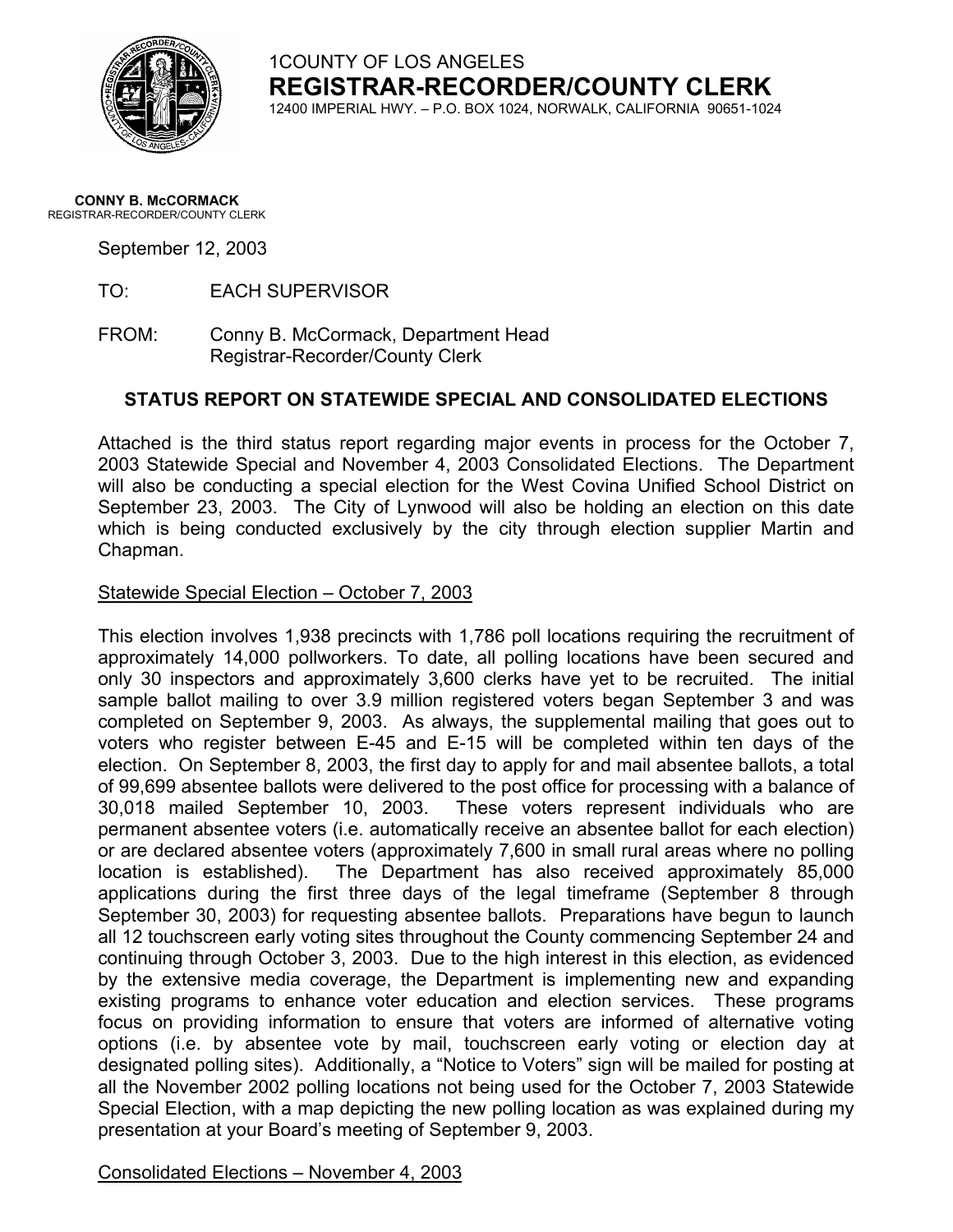A total of 466 candidates will appear on the November 4, 2003 ballot for various schools, cities and general district elections. Additionally, there will be a total of seven local measures appearing on the ballot. To date, all polling locations have been secured and only 10 inspectors and 380 clerks have yet to be recruited. This election marks the first major election in which the Department will be utilizing its interim InkaVote ballot card system.

Please call me if you have any questions regarding this report or any other election preparation activity.

**Attachments**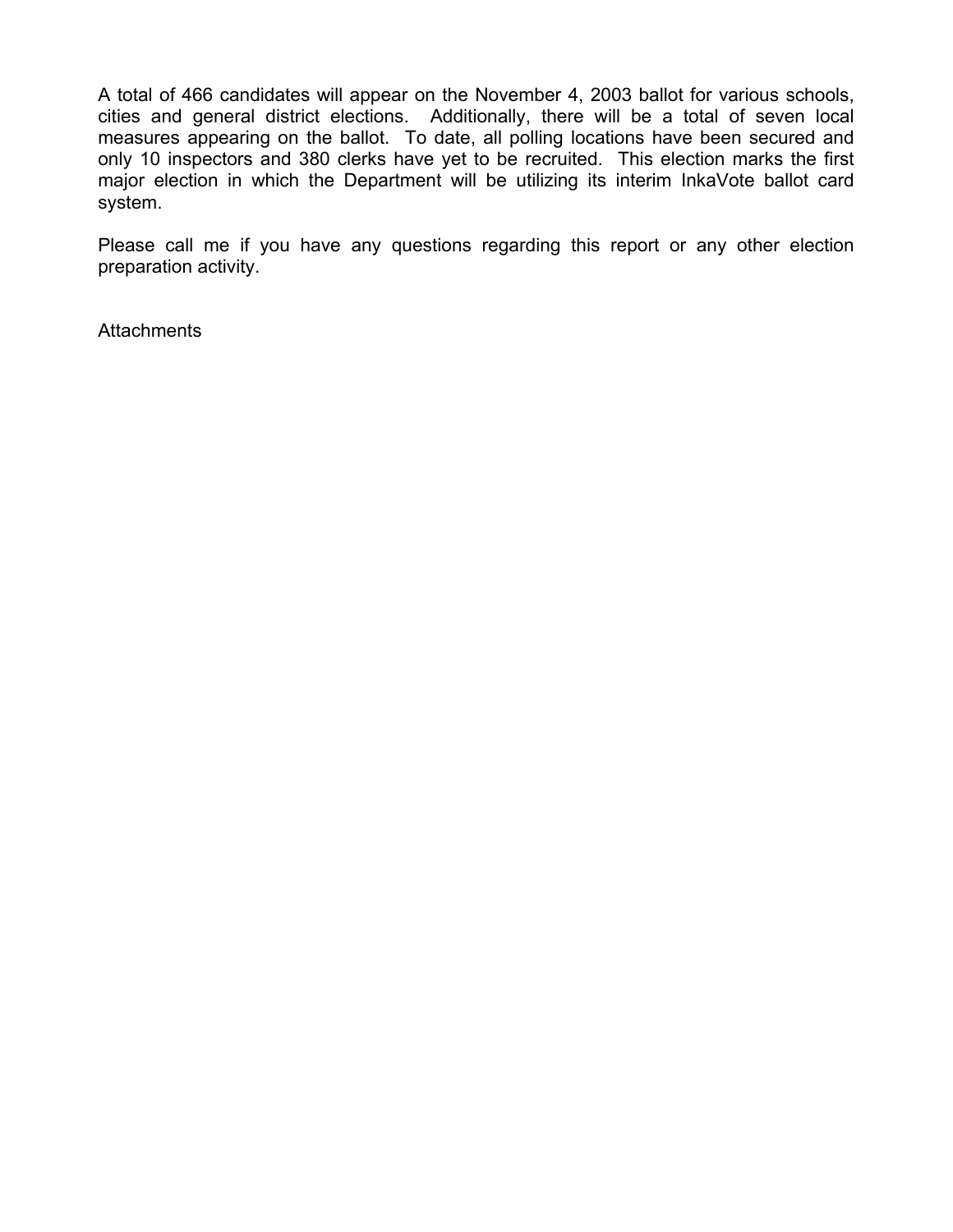## **MILESTONE STATUS REPORT OF KEY EVENTS**

Statewide Special Election October 7, 2003

|                |                                                                        |      |           |      | <b>WEEK ENDING</b> |      |           |           |           |           |
|----------------|------------------------------------------------------------------------|------|-----------|------|--------------------|------|-----------|-----------|-----------|-----------|
|                | <b>EVENT</b>                                                           | 8/15 | 8/22      | 8/29 | 9/5                | 9/12 | 9/19      | 9/26      | 10/3      | 10/10     |
| 1 <sup>1</sup> | FINALIZE BALLOT PAGE DESIGN.                                           |      | ▲<br>8/22 |      |                    |      |           |           |           |           |
|                | 2. RECRUIT AND APPOINT PRECINCT OFFICERS.                              |      |           |      |                    |      |           |           | 10/6      |           |
|                | 3. UPDATE REGISTRATION RECORDS.                                        |      |           |      |                    |      |           | Δ<br>9/22 |           |           |
|                | 4. TESTING OF ELECTION NIGHT DATA<br>PROCESSING HARDWARE AND PROGRAMS. |      |           |      |                    |      |           |           |           | Δ<br>10/7 |
|                | 5. RECEIVE SAMPLE BALLOTS AND<br><b>BALLOT PAGES FROM PRINTERS.</b>    |      |           |      |                    |      | Δ<br>9/19 |           |           |           |
|                | 6. MAIL SAMPLE BALLOTS.                                                |      |           |      |                    |      |           |           | Δ<br>9/29 |           |
|                | 7. PRECINCT SUPPLIES AND VOTE RECORDERS<br>ASSEMBLED.                  |      |           |      |                    |      |           | 9/26      |           |           |
|                | 8. BOOTH AND SUPPLIES PICKED-UP BY<br>PRECINCT INSPECTORS.             |      |           |      |                    |      |           |           | Δ<br>9/27 |           |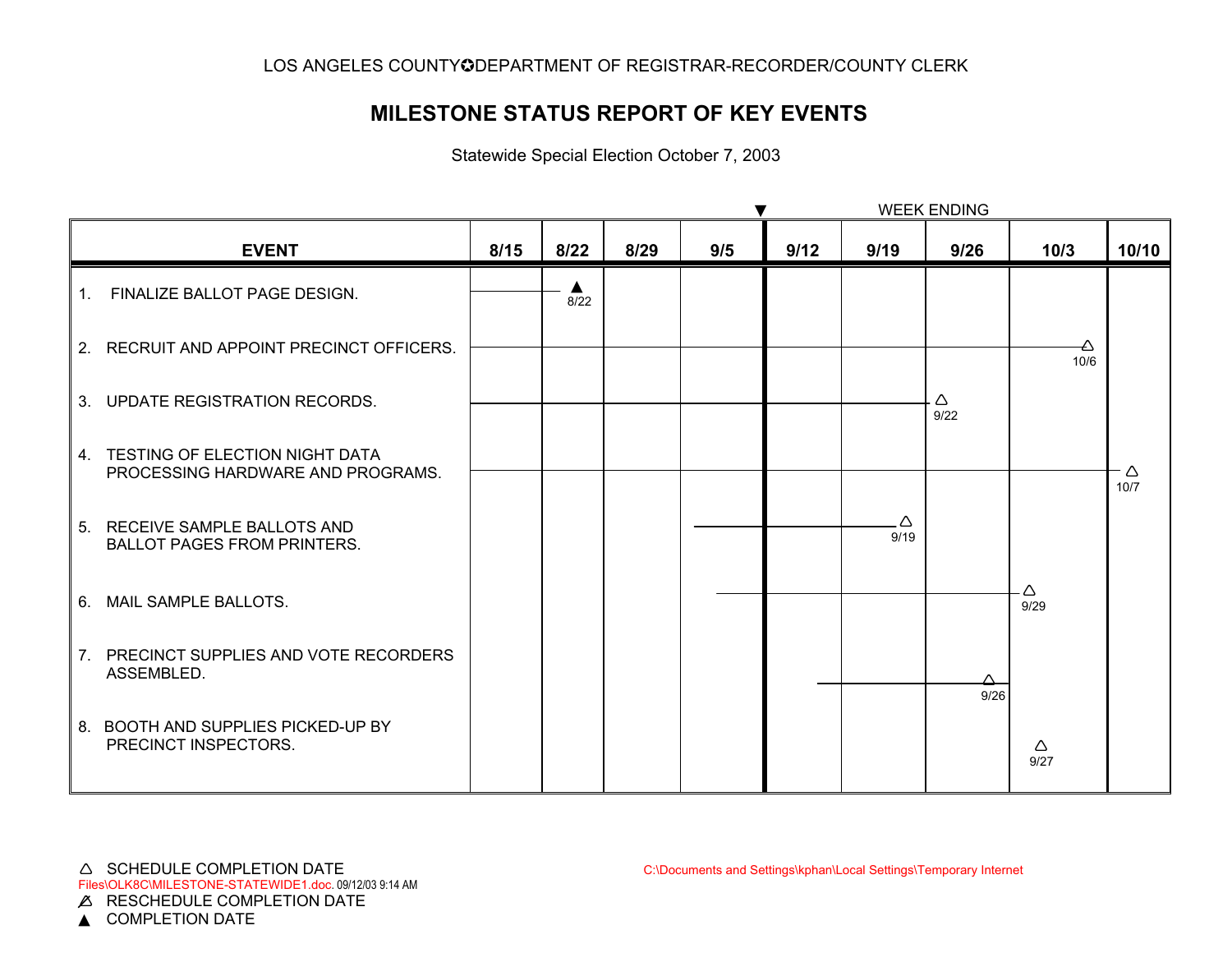## **OCTOBER 7, 2003 SPECIAL STATEWIDE ELECTION STATUS OF EVENTS PERFORMED**

# SCHEDULED ACTUAL

EVENT COMPLETION COMPLETION

2. Recruit and Appoint 10/06/03 Precinct Officers

This election will involve 1,938 precincts requiring the recruitment of approximately 14,000 pollworkers. Recruitment of precinct officers is proceeding on schedule.

3. Update Registration Records 09/22/03

The September 8, 2003 update of the registration records total 3,947,332 registered voters. This event is proceeding on schedule.

4. Testing of Election Night Data 10/07/03 Processing Hard/Ware and Programs

> Testing of election night tally programs is in process. This event is proceeding on schedule.

5. Receive Sample Ballot and 9/19/03 Ballot Pages From Printer

The delivery of sample ballots and ballot assembly pages is proceeding on schedule.

6. Mail Sample Ballots 9/29/03

As of September 8, 2003 the initial sample ballot mailing to over 3.9 million registered voters has been completed. This event is proceeding on schedule.